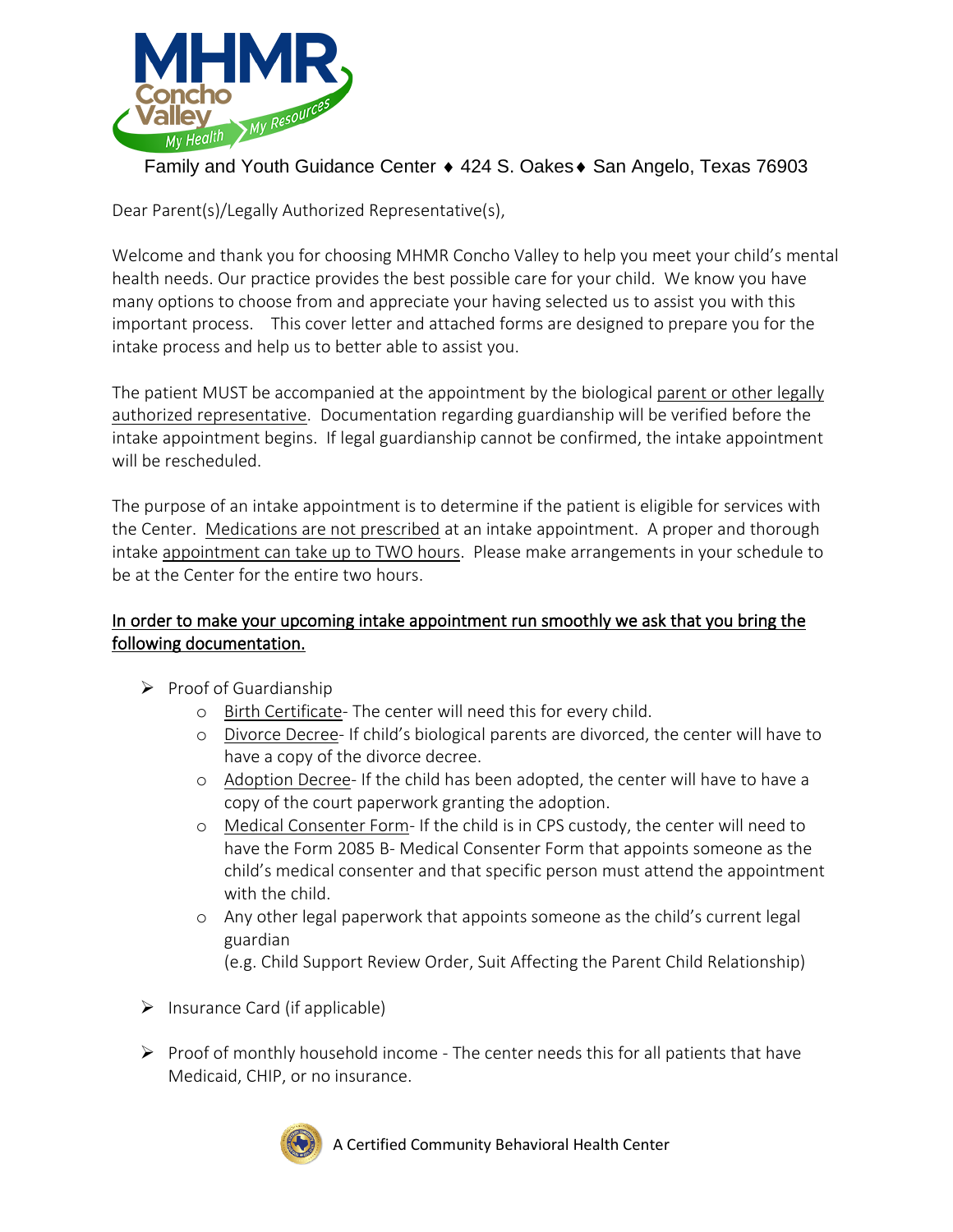Additional Items that would help make your upcoming intake appointment run smoothly are:

- ➢ Picture ID
- ➢ Social Security Card
- ➢ Psych Evaluations
- ➢ Active Diagnoses
- ➢ Discharge Records
- ➢ Proof of Income
- ➢ Physicals

# ACCESS TO SERVICES

Simply call 325-658-7750 and ask to make an appointment for intake to services, or access services by presenting at Open Access times described below at the Family & Youth Guidance Center at 424 South Oaks (no appointment necessary). Appointment based access to services are available Monday-Friday 8:00am – 6:00pm and on Saturdays 8:00am to 12:00pm.

## OPEN ACCESS

Tuesday: 8-11 Thursday: 8-11

Open Access operates in the capacity of walk-in services and operates as first-come, first-served opportunity. Should capacity be reached for Open Access – staff will coordinate with you an opportunity for a scheduled intake service.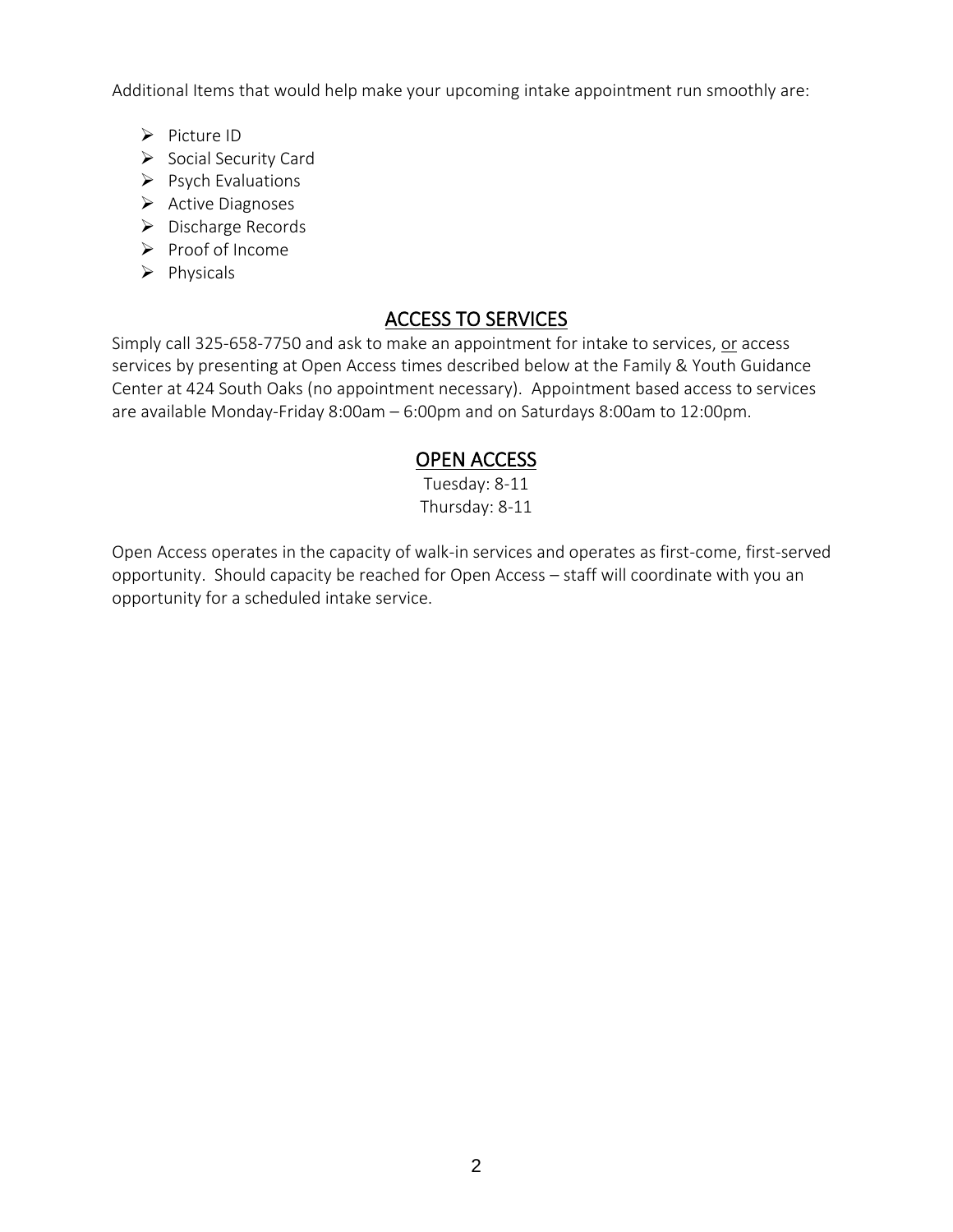

# INTAKE FORM

| Today's Date: ____________________                                                                                    |        |  |                    |  |
|-----------------------------------------------------------------------------------------------------------------------|--------|--|--------------------|--|
| <b>DEMOGRAPHIC INFORMATION</b>                                                                                        |        |  |                    |  |
| Patient's Legal Name: (Last Name) First Name)                                                                         |        |  | (Middle Initial)   |  |
| Female                                                                                                                |        |  |                    |  |
|                                                                                                                       |        |  |                    |  |
| If guardian is someone other than biological parent what is their relation to the child?                              |        |  |                    |  |
|                                                                                                                       |        |  |                    |  |
| (Street)                                                                                                              | (City) |  | (State) (Zip Code) |  |
|                                                                                                                       |        |  |                    |  |
|                                                                                                                       |        |  |                    |  |
| How many people live in the home: __________ Other family members in MHMR services:                                   |        |  |                    |  |
| Is someone in your family a member of, or retired from, the U.S. Armed Forces? $\Box$ Yes $\Box$ No<br>Veteran        |        |  |                    |  |
| RACIAL/ ETHNIC_IDENTITY                                                                                               |        |  |                    |  |
| African American     Asian American     Hispanic/Latino     Native American<br>Pacific Islander White/Caucasian Other |        |  |                    |  |
| <b>EDUCATION</b>                                                                                                      |        |  |                    |  |
|                                                                                                                       |        |  |                    |  |
|                                                                                                                       |        |  |                    |  |



 $\left(\bigodot\right)$  A Certified Community Behavioral Health Center